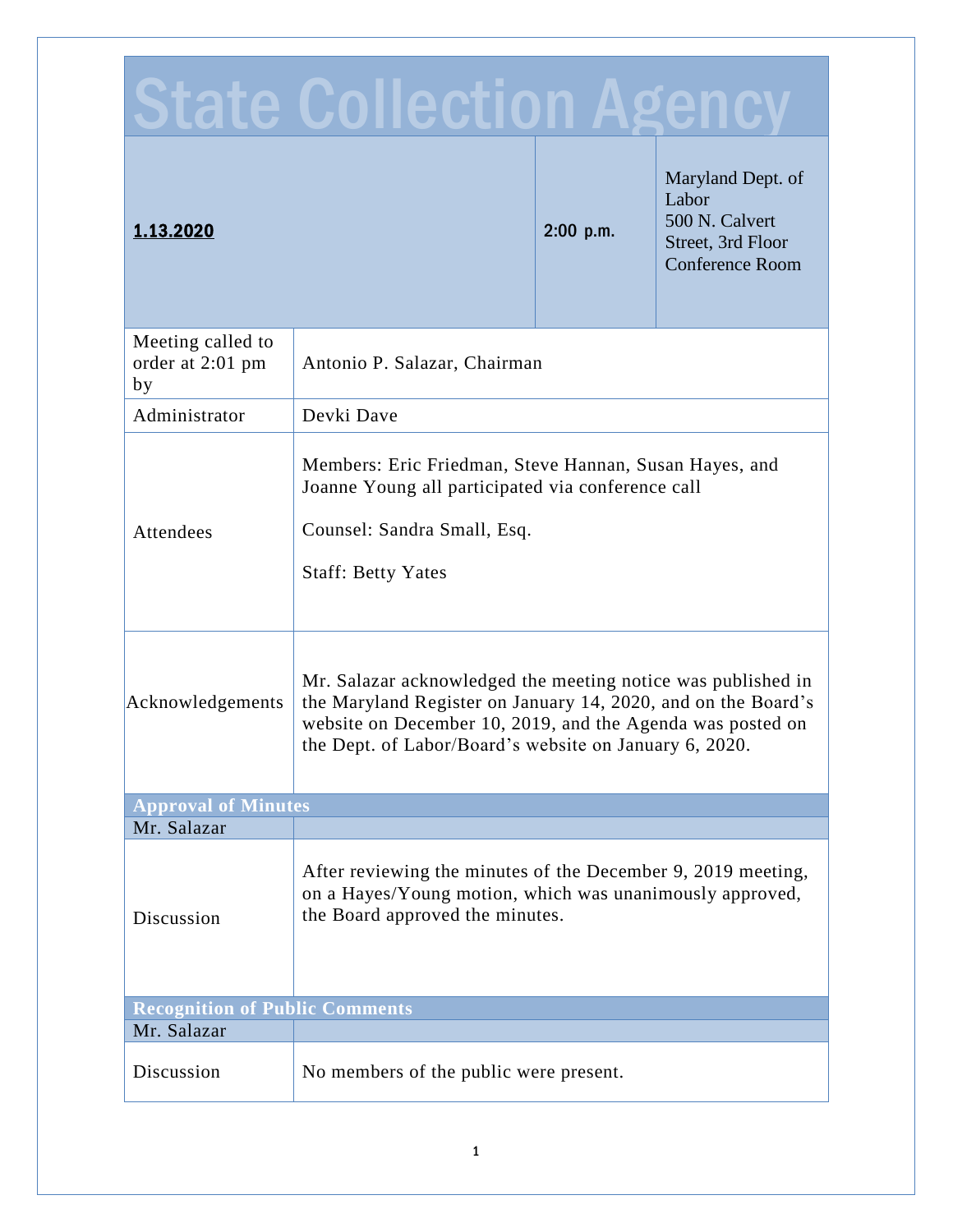## **1. Non-Depository Licensing Unit Report**

| Ms. Yates/Mr.<br>Bellman |                                                                                                                                                                                                                                                                                                                                                                                                                                                                                                                                                                                                                                                                                                                                                                    |
|--------------------------|--------------------------------------------------------------------------------------------------------------------------------------------------------------------------------------------------------------------------------------------------------------------------------------------------------------------------------------------------------------------------------------------------------------------------------------------------------------------------------------------------------------------------------------------------------------------------------------------------------------------------------------------------------------------------------------------------------------------------------------------------------------------|
| Discussion               | Upon advice by Ms. Small, Mr. Bellman advised the Board that<br>licensing recommendations for Community Collection Services,<br>LLC, SRES Management, LLC, and Professional Community<br>Management, Inc. would be discussed in an open session,<br>following the closed session.                                                                                                                                                                                                                                                                                                                                                                                                                                                                                  |
|                          | Ms. Yates advised the Board that each of the following entity's<br>application and supporting materials for licensure had been<br>reviewed and the staff had determined that the entities satisfied<br>the licensing qualifications. Ms. Yates proceeded to recommend<br>that the Board issue collection agency licenses to:                                                                                                                                                                                                                                                                                                                                                                                                                                       |
|                          | Equity Experts.org, LLC, Finmax Smart Capital LLC, Rudder<br>Management Inc., Clarity Association Management Service<br>Incorporated, Results Unlimited LLC, Affirm Inc., Upstart<br>Network, Inc., Consumer Adjustment Company, Inc., Dr.<br>Skiptracer, LLC, Receivables Management Partners LLC<br>(branch), Gila, LLC (branch), Wakefield & Associates, Inc.,<br>Wakefield & Associates, Inc. (branch), Wakefield & Associates,<br>Inc., (branch) and Professional Account Management, LLC<br>(branch).                                                                                                                                                                                                                                                        |
|                          | On a Hannan/Hayes motion, which was unanimously approved,<br>the Board voted to issue licenses to all 14 applicants that were<br>recommended by Ms. Yates.                                                                                                                                                                                                                                                                                                                                                                                                                                                                                                                                                                                                         |
|                          | Ms. Yates also informed the Board that staff received and<br>processed the following change in control notices:                                                                                                                                                                                                                                                                                                                                                                                                                                                                                                                                                                                                                                                    |
|                          | Unifin Inc., Sutherland Global Collection Services LLC,<br>MotionSoft, Inc., Selene Finance LP, Snap Finance LLC,<br>Zealandia Capital Inc., Davis, Agnor, Rapaport & Skalny, LLC,<br>Glasser and Glasser, P.L.C, Ceteris Portfolio Services, LLC,<br>Patrick Scanlon P.A., Pacific Point Services, LLC, Professional<br>Recovery Consultants, Inc., Monterey Financial Services LLC,<br>Westlake Portfolio Management LLC, Central Research, Inc.,<br>EGS Financial Care, Inc., R.A. Rogers, Inc., Credit Adjustments,<br>Inc., Allied Collection Services, Inc., Meridian Financial<br>Services, Inc., Systems & Services Technologies, Inc., Direct<br>Recovery Services, LLC, Redbrick Financial Group Inc.,<br>Optimim Outcomes, Inc., and Click Notices Inc. |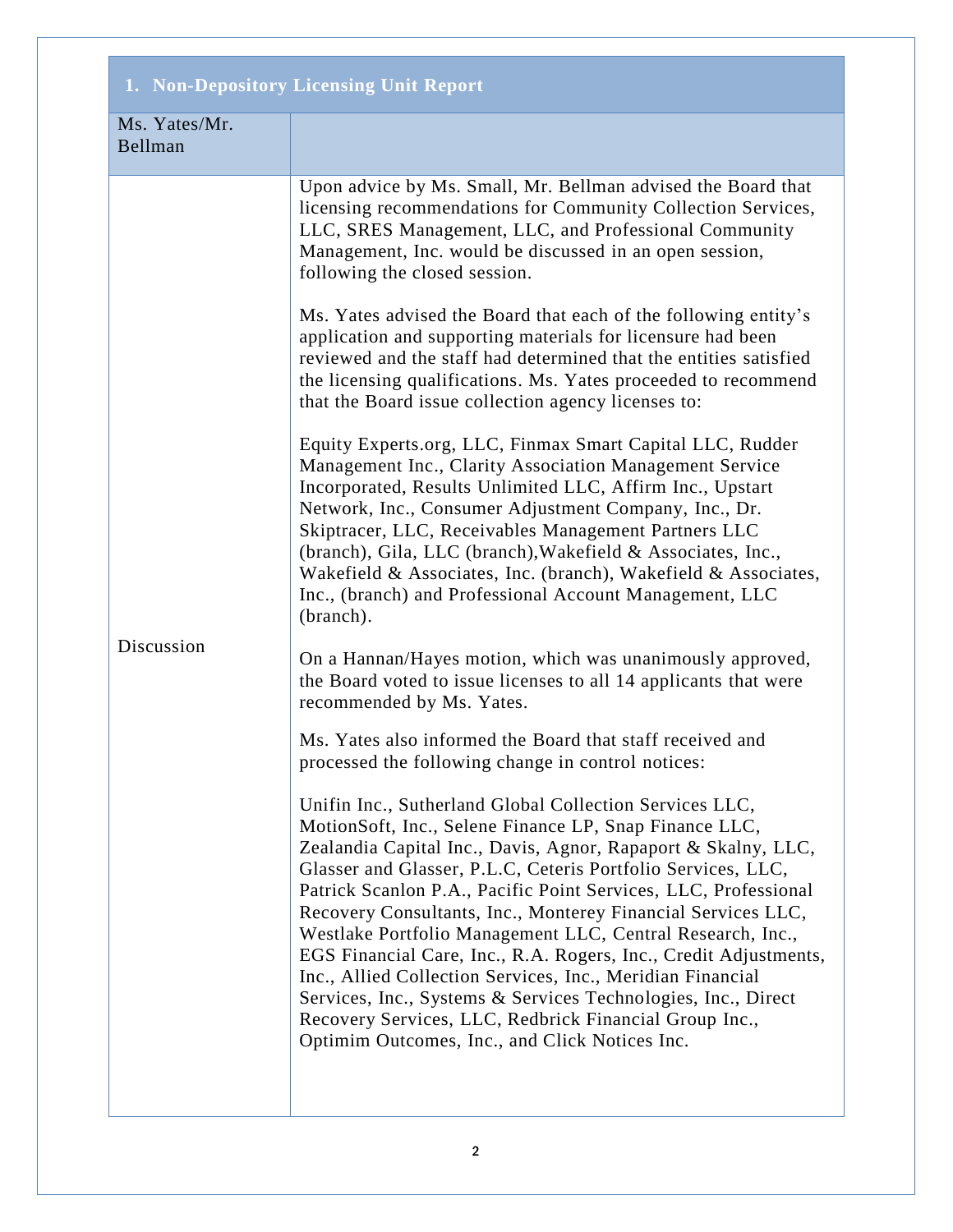| 2. Collection Advisory Update     |                                                                                                                                                                                                                                                                                                                                                                                                                                                                                                                                                                               |  |  |
|-----------------------------------|-------------------------------------------------------------------------------------------------------------------------------------------------------------------------------------------------------------------------------------------------------------------------------------------------------------------------------------------------------------------------------------------------------------------------------------------------------------------------------------------------------------------------------------------------------------------------------|--|--|
| Mr. Bellman                       |                                                                                                                                                                                                                                                                                                                                                                                                                                                                                                                                                                               |  |  |
| Discussion                        | Mr. Bellman noted that the draft advisory had been<br>circulated to the members, individually. Further, Mr.<br>Bellman notified the Board that the Office, as part of its<br>normal practice, had reached out to the Consumer<br>Protection Division of the OAG, and that staff would<br>reengage with the Board at a future meeting when<br>appropriate. Mr. Salazar added that OCFR is looking for<br>advice and technical feedback on the advisory from CPD.                                                                                                               |  |  |
| <b>Chairman's Statement</b><br>3. |                                                                                                                                                                                                                                                                                                                                                                                                                                                                                                                                                                               |  |  |
|                                   | Mr. Salazar provided the Chairman's statement. On a<br>Hayes/Hannan motion the meeting was closed.                                                                                                                                                                                                                                                                                                                                                                                                                                                                            |  |  |
| <b>4. Re-Opened Session</b>       |                                                                                                                                                                                                                                                                                                                                                                                                                                                                                                                                                                               |  |  |
| Mr. Bellman                       |                                                                                                                                                                                                                                                                                                                                                                                                                                                                                                                                                                               |  |  |
| Discussion                        | Mr. Bellman advised the Board that the licensing<br>qualifications of SRES Management, LLC, Professional<br>Community Management, Inc. and Community Collection<br>Services LLC had been reviewed and staff had determined<br>that all three were qualified for licensing. On a<br>Young/Hayes motion, which was unanimously approved,<br>the Board voted, pending final resolution of outstanding<br>matters, to issue a licenses to SRES Management, LLC,<br>Professional Community Management, Inc. and Community<br>Collection Services LLC, as recommended by Ms. Yates. |  |  |